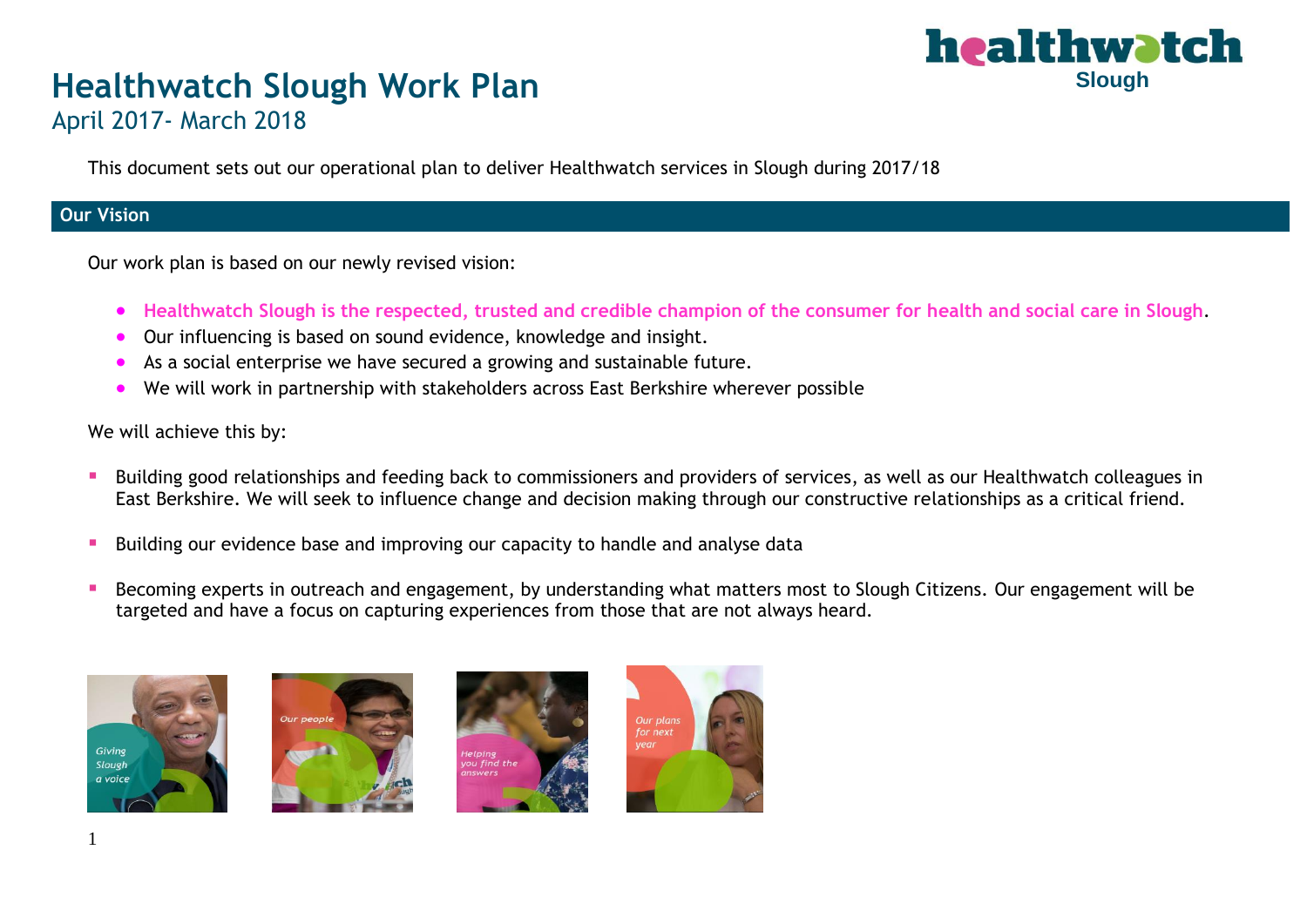#### Í ŗ **Slough**

## **Healthwatch Slough Work Plan**

April 2017- March 2018

#### **Our Values**

#### **Inclusive**

- We work for everybody (children, young people and adults)
- We work across both health and social care

#### **Independent**

- We are independent and act on behalf of all Slough Citizens
- We listen to what people tell us and speak on their behalf
- We challenge those in power to deliver better health and care services

#### **Credible**

- We seek out data and intelligence to challenge assumptions with facts
- We celebrate and share good practice

#### **Collaborative**

- We work in partnership with Slough Citizens
- We work with local organisations, the voluntary and community sector
- We are happy to share good practice and what works

#### **Strategic Priorities**

In order to deliver on our vision during 2017-18 our Strategic Priorities are;

1. Undertake outreach and engagement around Service Change (e.g Frimley Sustainability & Transformation Partnership (STP), Slough Borough Council's Asset Based Social Work model, Urgent Care Centre at Wexham, future of Walk In Centre at Upton, mental health service development etc.)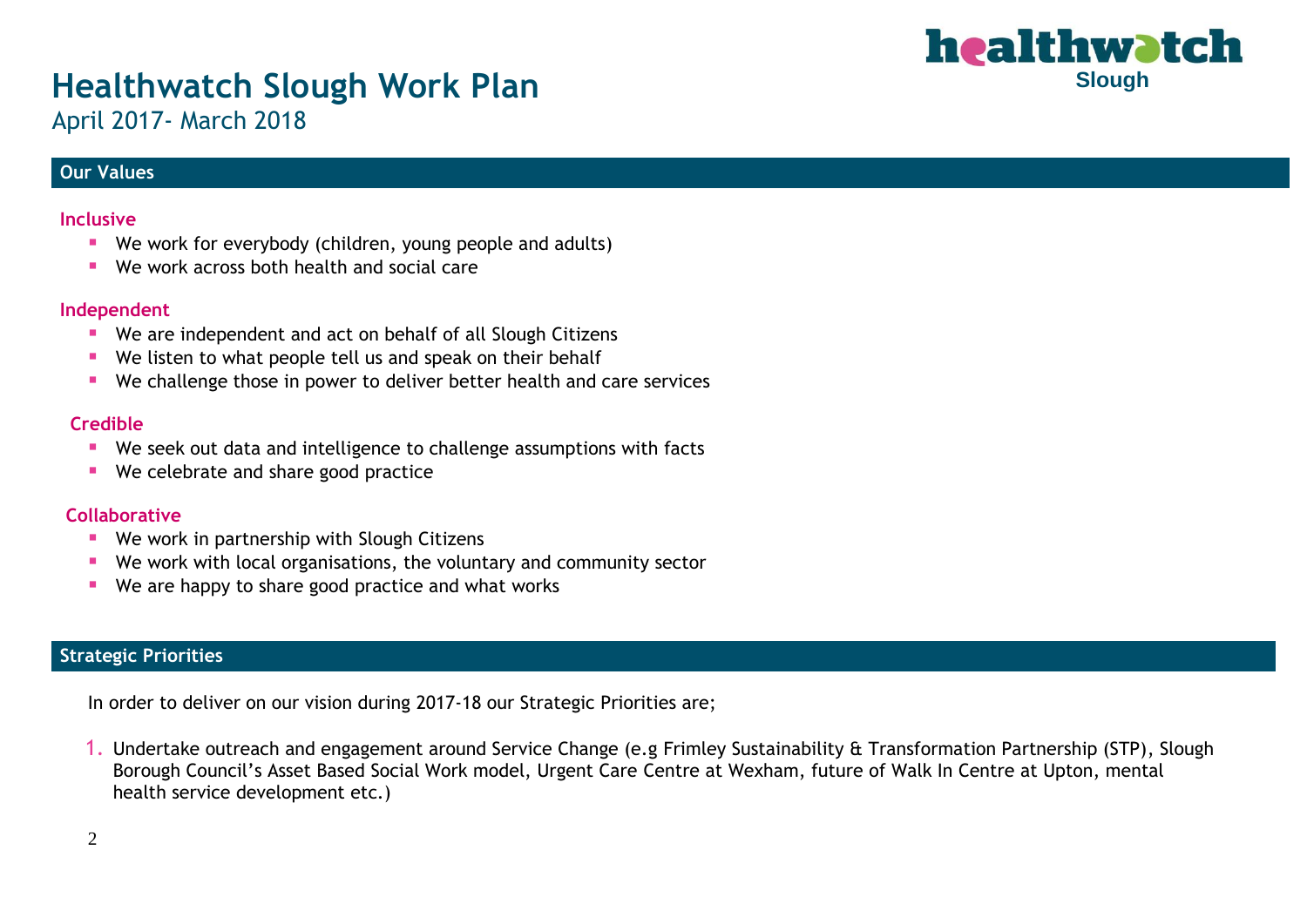

### **Healthwatch Slough Work Plan**

April 2017- March 2018

- 2. Understand carers experiences of accessing support
- 3. Explore what children and young people from deprived backgrounds know about their health & wellbeing
- 4. Revisit our work around extended hours access to Primary Care (PMCF)

#### **1. Undertake outreach and engagement around Services Change**

There is a need to change the way in which health and care services are delivered. Rising demand on services means there is a need to make significant changes to ensure you continue to have high-quality safe care.

The NHS and Slough Borough Council have legal duties to involve Slough citizens in plans for changes to services. Significant changes to services mustn't happen without people being involved. And that involvement should be from the beginning - meaning people are involved in developing the proposals for change, not only in commenting on proposals that have already been drawn up.

Healthwatch Slough can support organisations to clearly explain STP proposals to their communities in clear, accessible language.

STP proposals taking into account the needs of, and ensure equality of access for, disadvantaged groups. Healthwatch Slough can play a specific role in helping the NHS talk to seldom heard communities.

Healthwatch Slough can hold organsations to account to make clear to people how their views have been used.

This priority will be met through;

- Being involved in the East Berkshire CCG Communications Toolkit Group looking at how information is shared across the Frimley Footprint as well as what it means for each locality
- Developing some principles of good practice when it comes to consulting with the public about service change
- Publishing a factsheet on all the changes taking places and what this means for the health of Slough Citizens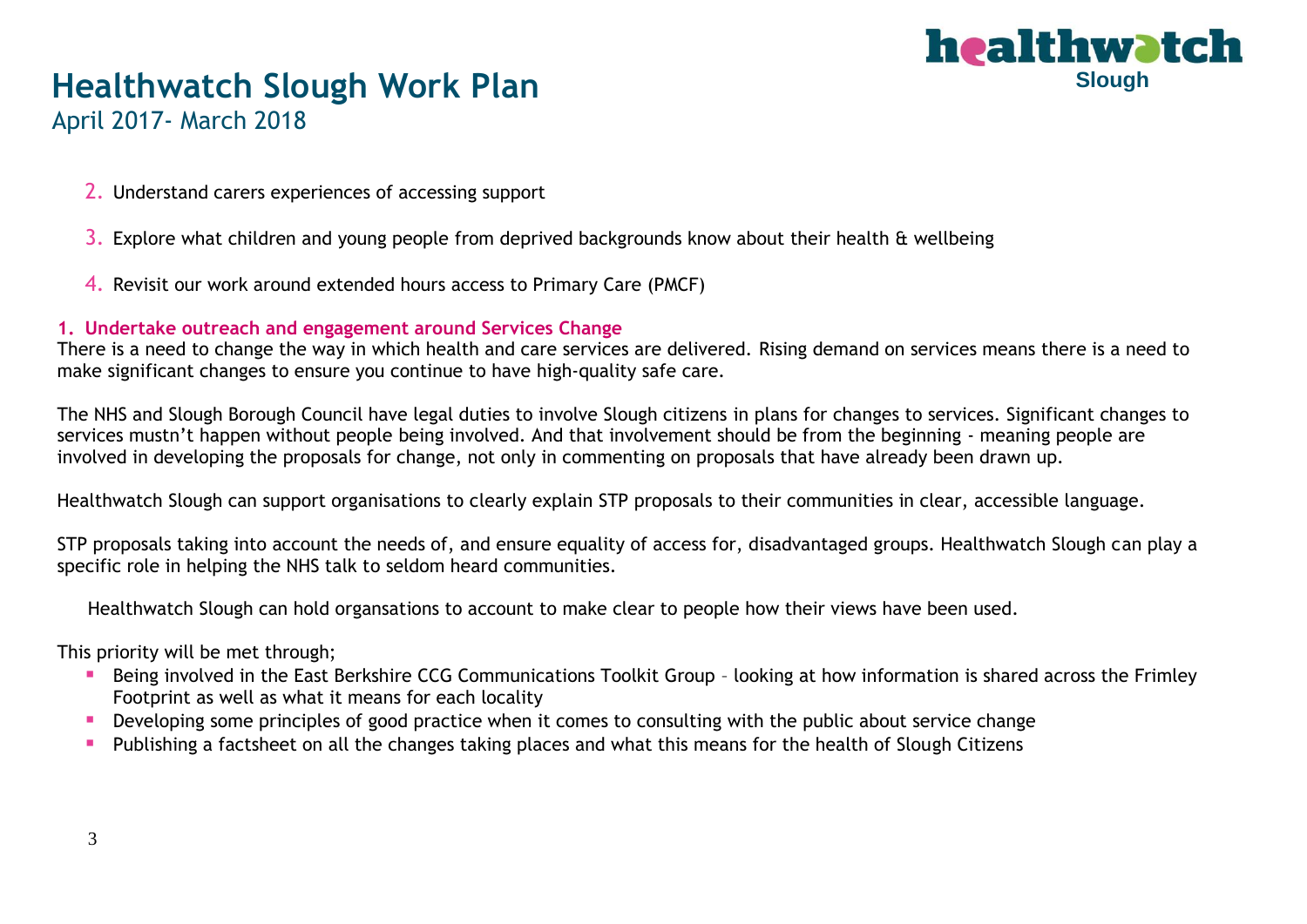

### **Healthwatch Slough Work Plan**

April 2017- March 2018

#### 2. **Understanding what it is like to be a carer in Slough**

Work is underway, being led by Medical Director Dr Lalita Lyer, around improving the experience of carers accessing primary care. A letter is being drafted, surgeries are looking at flagging carers and prioritising their need for appointment.

We will undertake a call for evidence asking carers what support they get if any and what difference this makes to their caring role. We will use lots of channels to get responses and want to hear from as many people as possible

This priority will be met through;

- Using our seat on the Carers Partnership Board to understand carers issues
- Understand and promote the incentives for individuals to come forward and identify themselves as carers (pathways)
- Working in partnership with the Social Wellbeing Prescriber based at Farnham Road Surgery
- **3. Exploring & celebrating the food cultures in Slough and raising awareness on health for children and young people**  Slough has a high proportion of young people that are obese. Figures show over20% of reception year children are overweight or obese. The figure rises to ver 30% of Year 6 children are overweight or obese.

Healthwatch Slough wants to look into 3 elements that may contribute to this epidemic

1. Food in the Home

Better understanding and celebrating food cultures in Slough. Understanding of ethinicity does have a link to obesity and raising awareness around nutrition. Poss partner with Eat4 Health

2. Food in the Town

Do an audit of the food outlets across Slough – looking at location of fast food outlets and healthier options

3. Exercise

Understanding the opportunities for young people to get active in Slough. Looking at the cost of taking part in organised activities such as the gym or a club/class and exploring possible discounts that can be offered to young people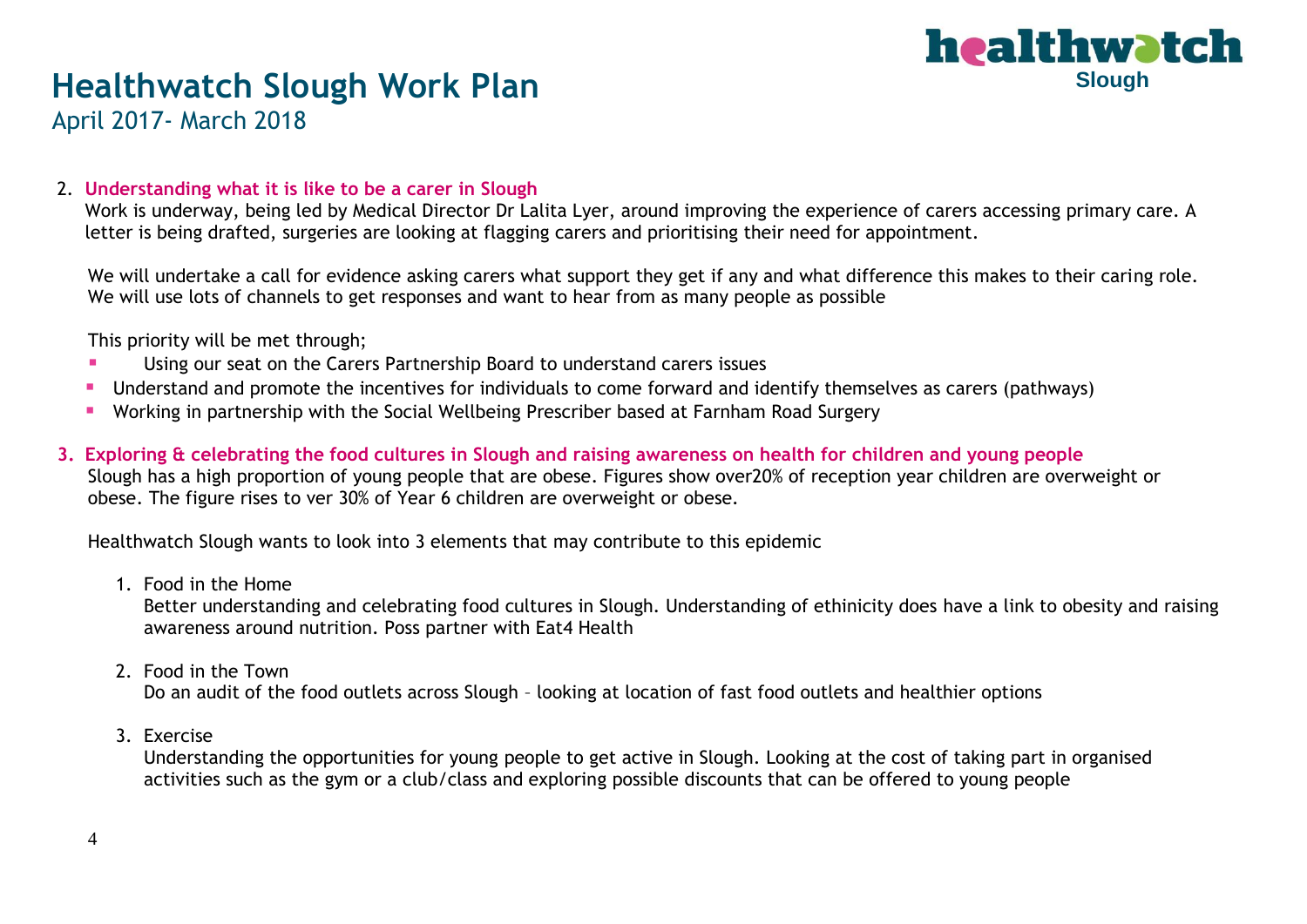#### Í ŗ **Slough**

### **Healthwatch Slough Work Plan**

### April 2017- March 2018

This priority will be met through; Delivering the Little Blue Book of Sunshine to all secondary schools within Slough prior to exams commencing. Holding focus groups on health and wellbeing in deprived areas of Slough

#### **4. Revisit our work around extended hours access to primary care (PMCF)**

With a lot of focus on the future it is important not to take our eye off what is happening now. We want to understand the experience of people trying to access primary care appointments.

5. **Enter and View visits** will be scheduled if there is a need to hear the experiences of those using the services.

#### **In summary this year our work will…..**

**Empower** and explore the voice of carers

**Investigate** the views of children young people

**Ensure** that service change incorporates the views of diverse and varied Slough Citizens

**Improve** the experience of making a GP appointment

#### **One off emerging or unexpected issues**

We must build in capacity within the team to respond to emerging issues and to respond to request from stakeholders to work with them (e.g. co-design/service redesign/transformation work), where this fits with our vision statements and goals.